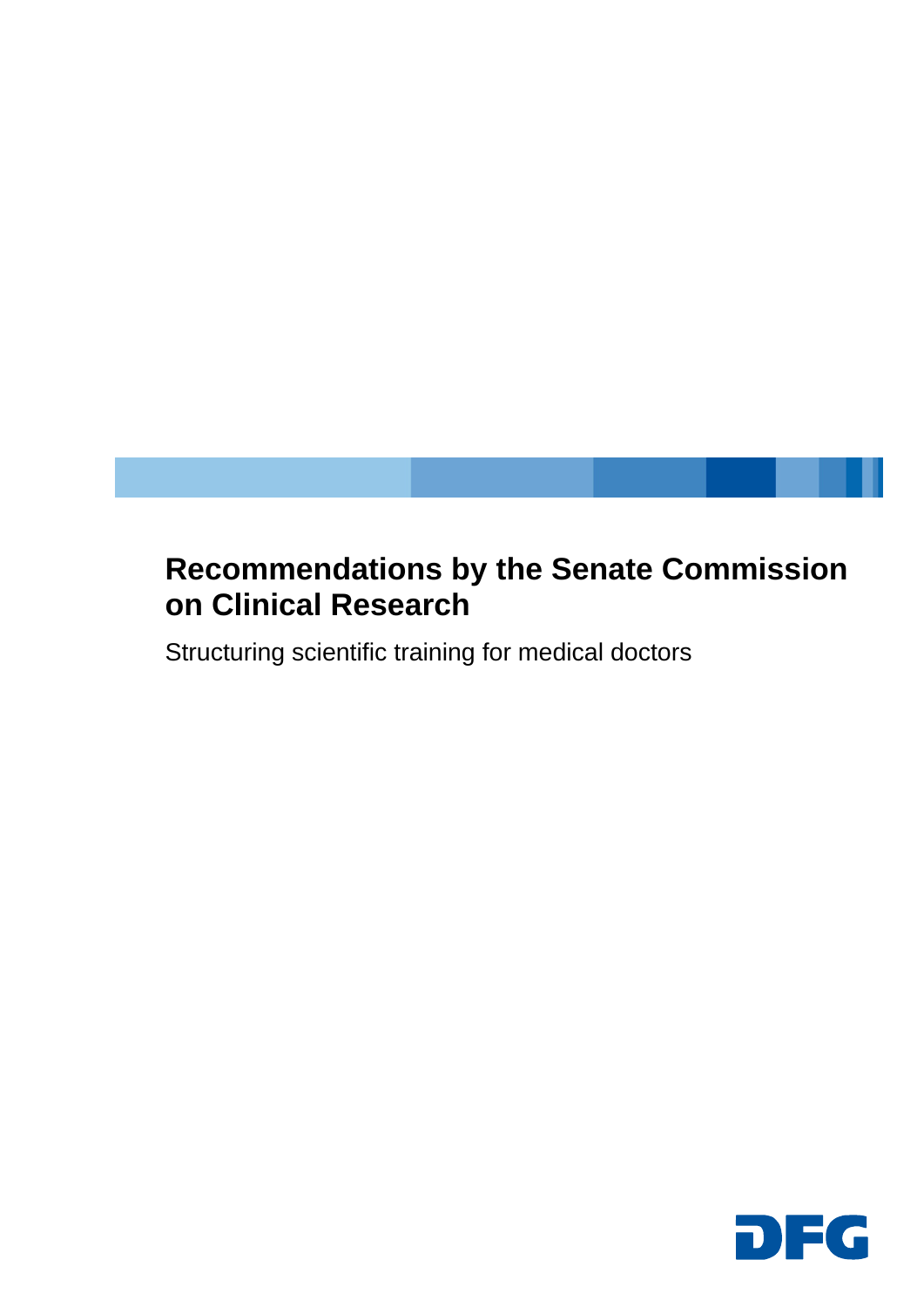## **Summary of Recommendations**

Clinical research is in need of research physicians. Yet the Senate Commission notes with concern that fewer and fewer young medical doctors decide to go into research. To counter an impending shortage of young clinical researchers and make medical research more attractive, the Senate Commission recommends that medical schools, to a greater extent than in the past, develop systematic and transparent career paths for young researchers.

- 1. Medical schools should inspire and foster talented students' interest in, and commitment to, clinical research early on, and grant them the freedom to pursue it. The Senate Commission recommends that medical schools (re-)organise their wide range of medical study programmes in a way that allows basic research training to be integrated into the more practically-oriented general medical training. Such an increased emphasis on research can lay the foundations for high quality doctoral research.
- 2. The Senate Commission believes that regardless of when the "right time" is for completing a doctoral thesis — qualitative improvements in doctoral research in medicine are of paramount importance. The Senate Commission recommends that talented medical students be enabled to pursue a research-oriented doctoral thesis in parallel to their practical medical training. To improve the scientific quality of medical dissertations, this parallel research training should be structured, and, to a greater extent than in the past, should take place in doctoral research training groups. The establishment of such programmes should rely on proven quality-assurance criteria (incl. supervision policies, doctoral committees etc.) such as those enforced by DFG in its Research Training Groups.
- 3. To ensure the quality of medical research, doctoral researchers should be freed from study obligations for a research period of at least one year, or at least one semester including the semester breaks before and after this semester. Additionally, it is recommended that Dr. med. candidates should be able to participate in further courses offered by a doctoral research training group. The formal prerequisites for this, where they are not met yet, should be put in place: scholarships should be provided during this period; and research time in a doctoral research training group should not count against the standard study duration or the target agreements between universities and state governments. State governments should appreciate and support the commitment of medical schools to develop such programmes.
- 4. Further research training must be made available to resident physicians with an interest in research after they have obtained their Dr. med.. The Senate Commission recommends that medical schools systematically organise sabbaticals from clinical work, with pre-defined research topics. This can also be a way of developing structures for clinical residency training.